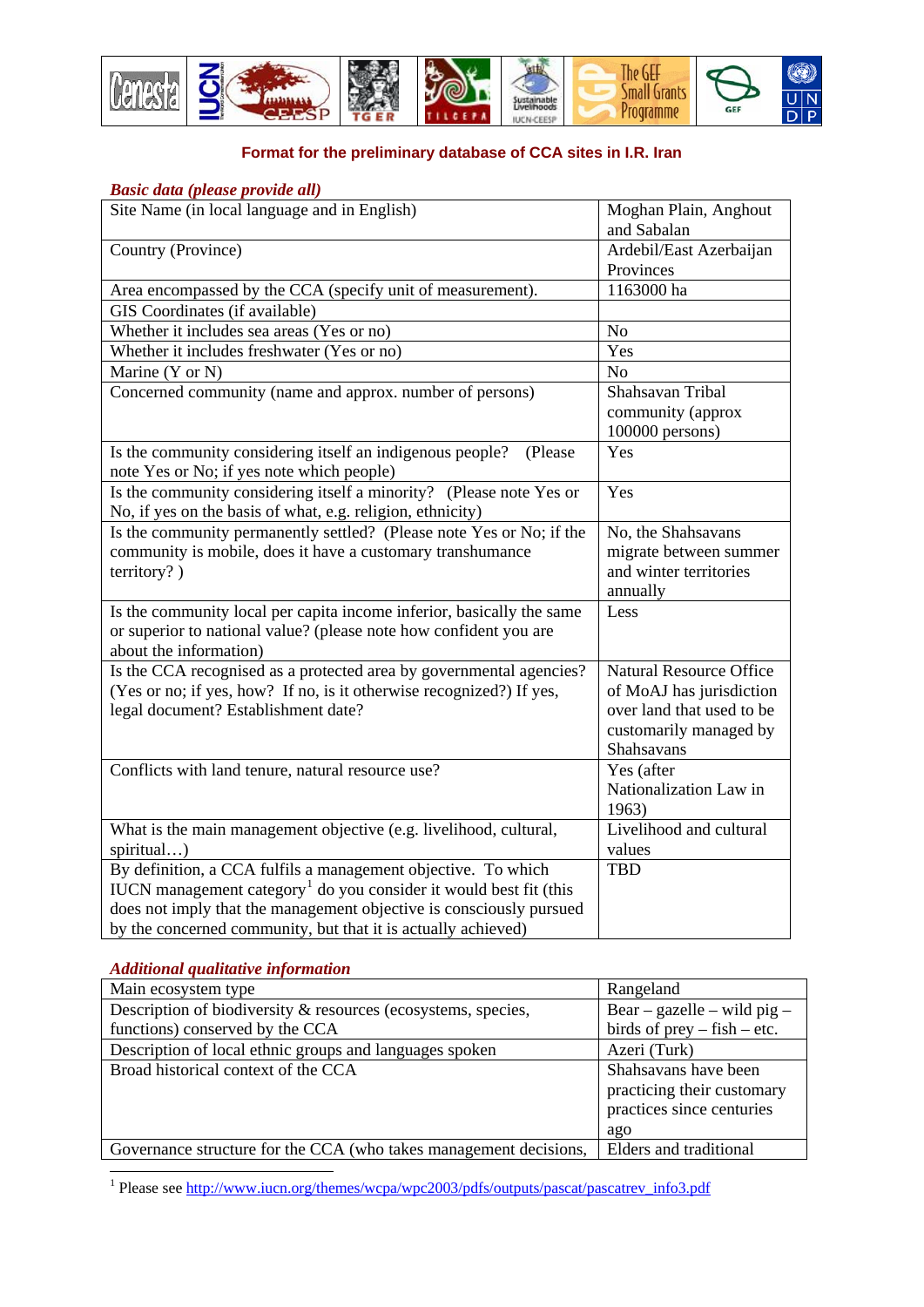| how?)                                                                | leaders are still respected  |
|----------------------------------------------------------------------|------------------------------|
|                                                                      |                              |
|                                                                      | although it has been         |
|                                                                      | weakened                     |
| Length of time the governance model has been in place                | Since centuries ago          |
| Land and resource ownership in the CCA                               | Mainly governmental (used    |
|                                                                      | to be Shahsavan territory)   |
| Type of land use in the CCA                                          | Rangeland management         |
| Existence of written or oral management plans and specific rules for | Customary laws and           |
| the use of natural resources in the CCA                              | practices have been in place |
| Map and zoning of the CCA (please attach if available and relevant,) | Available                    |
| Relevant pictures with captions (please attach if available)         | Available                    |
| Major threats to biodiversity and/or the CCA governance system       | Migration to cities, loss of |
|                                                                      | sense of ownership,          |
|                                                                      | drought, lack of support     |
|                                                                      | from government, lack of     |
|                                                                      | interagency cooperation      |
| Local CCA-relevant features, stories, names, rules and practices     | Available                    |

*Contact individuals and organizations:* here it is vital to have names of contacts directly related to the community governing the CCA:

Haj Saheb Issazadeh – Representative of Shahsavan Tribe

*References*<sup>[2](#page-1-0)</sup>: please stress references describing the conservation, cultural and socio-economic values of the CCAs.

Please refer to documentation by Cenesta.

Please use the same format of the references in:

<span id="page-1-0"></span><http://www.iucn.org/themes/ceesp/Publications/TILCEPA/guidelinesindigenouspeople.pdf>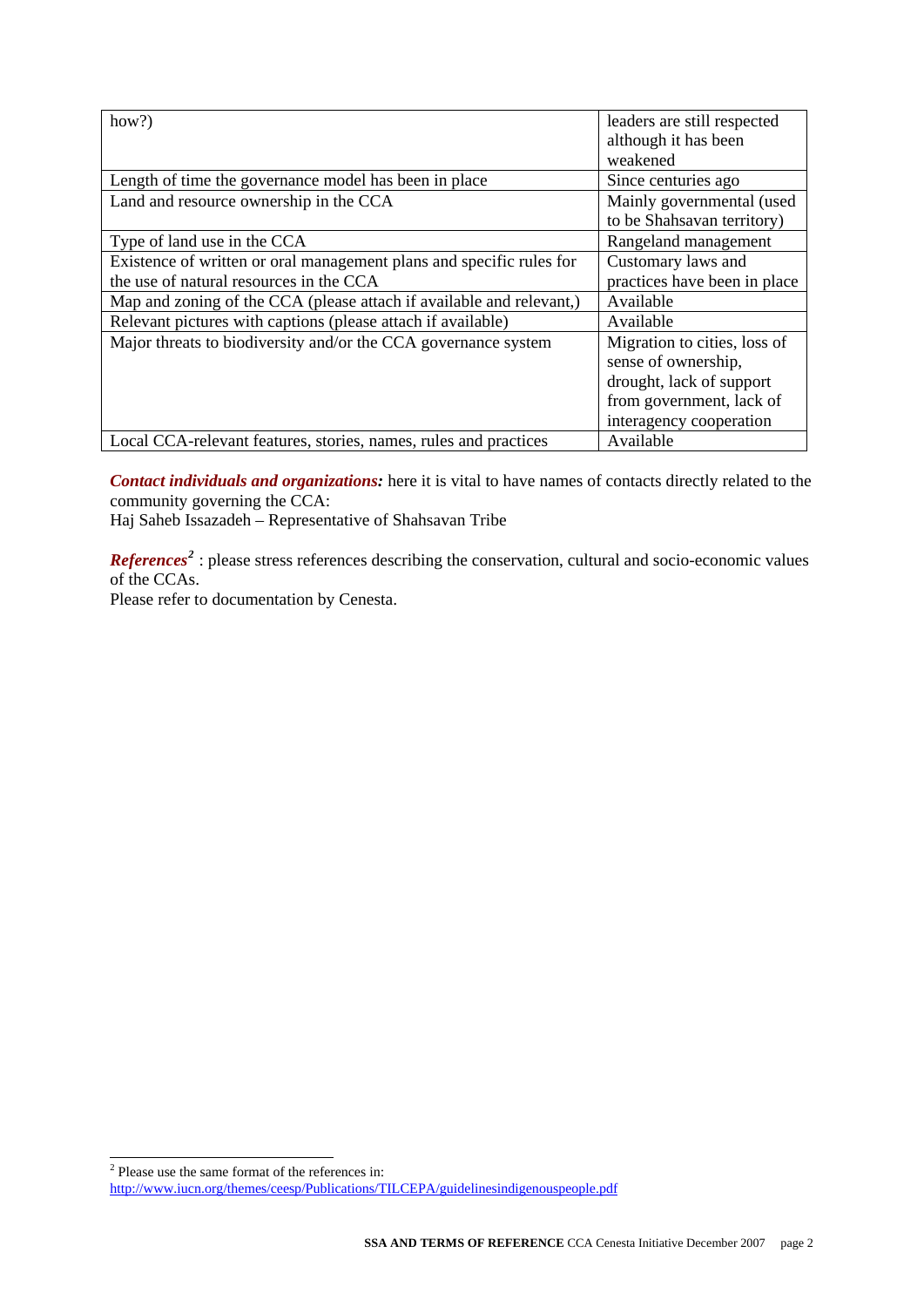

Fig. 1 – Summer territories of Shahsavan Tribes



Fig. 2 – A typical tent of Shahsavan tribe